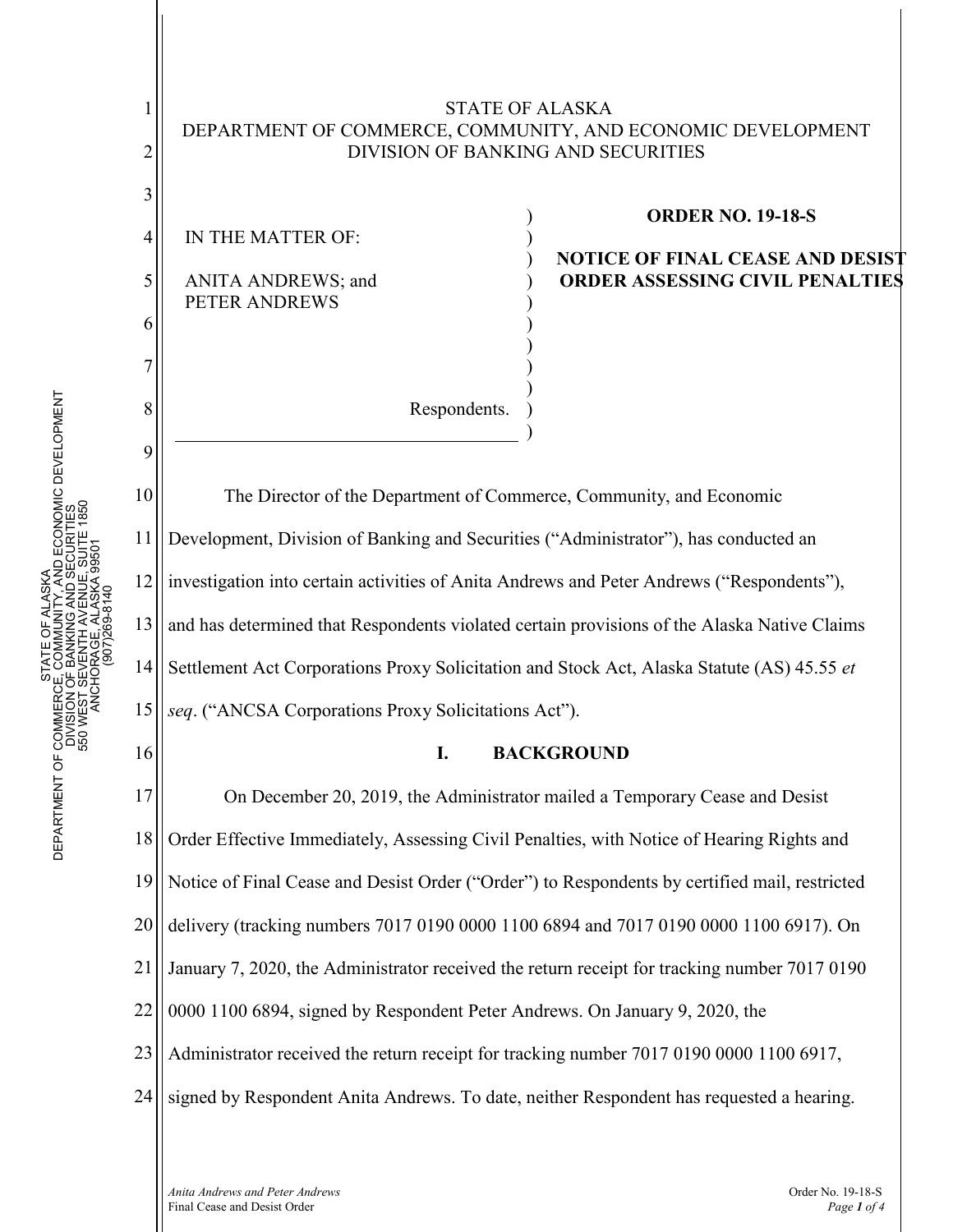|                | <b>FINDINGS OF FACT</b><br>II.                                                               |
|----------------|----------------------------------------------------------------------------------------------|
| $\overline{c}$ | Respondents are shareholders of Azachorok, Incorporated ("Azachorok").<br>1.                 |
| 3              | Azachorok is organized under the Alaska Native Claims Settlement Act<br>2.                   |
| 4              | ("ANCSA"), 43 U.S.C. 1601 et seq.                                                            |
| 5              | 3. Azachorok has certified to the Administrator that it has more than 500                    |
| 6              | shareholders and total assets exceeding \$1,000,000.                                         |
| 7              | 4. On or about January 16, 2019, Respondents distributed a letter to over 200                |
| 8              | Azachorok shareholders by mail.                                                              |
| 9              | 5. On January 16, 2019, the former CEO of Azachorok electronically filed the letter          |
| 10             | with the Administrator on behalf of Respondents.                                             |
| 11             | 6. The letter stated: "[J L., H. P., and F. H.] distributed the [Azachorok] Annual           |
| 12             | Shareholder Meeting Packet without full board approval" The letter also stated: "[J.L.,      |
| 13             | H.P., and F.H.] have spent approximately \$1 million on legal fees to remove [the Former CEO |
| 14             | of Azachorok]."                                                                              |
| 15             | 7. Respondents did not file with the Administrator a dated, written proxy statement          |
| 16             | containing the disclosures required under 3 AAC 08.355.                                      |
| 17             | 8. Respondents stated to the Administrator that, as of March 7, 2019, Azachorok had          |
| 18             | not distributed its annual meeting packet or its proxy to shareholders.                      |
| 19             | 9. As of February 25, 2019, Azachorok had spent less than \$150,000.00 on legal fees to      |
| 20             | investigate and remove the Former CEO of Azachorok.                                          |
| 21             | <b>CONCLUSIONS OF LAW</b><br>Ш.                                                              |
| 22             | 1. Respondents are subject to the filing requirements of AS 45.55.139 because they are       |
| 23             | shareholders of Azachorok and Azachorok is subject to the filing requirements.               |
| 24             | 2. The letter distributed by Respondents is a "proxy statement" as defined in 3 AAC          |
|                |                                                                                              |
|                | Anita Andrews and Peter Andrews<br>Order No. 19-18-S                                         |

Ш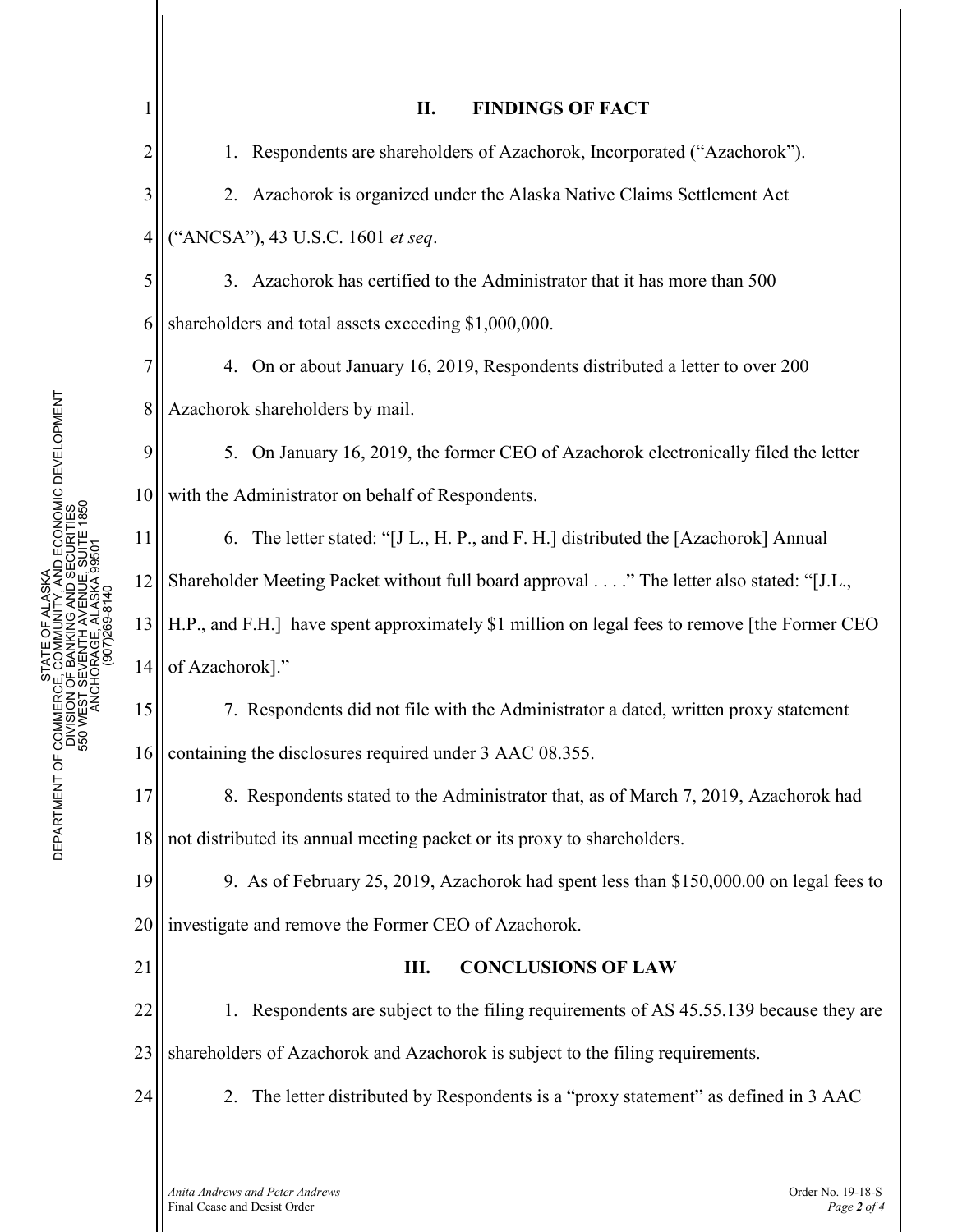1 2 3 4 5 6 7 8 9 10 11 12 13 14 15 16 17 18 19 20 21 22 23 24 08.365(14) because it is a communication that was made available to shareholders under circumstances reasonably calculated to result in the procurement, withholding, or revocation of a proxy. 3. Respondents violated 3 AAC 08.315(a) by materially misrepresenting that the Azachorok Annual Meeting Packet and Proxy were distributed to shareholders, and that Azachorok had spent \$1,000,000.00 on legal fees to remove the Former CEO of Azachorok. 4. Respondents violated 3 AAC 08.355 by failing to file with the Administrator required disclosures relating to proxy solicitation. 5. Respondents are subject to a civil penalty pursuant to AS 45.55.920(c) because they violated 3 AAC 08.315(a), and 3 AAC 08.355. **IV. ORDER and NOTICE** Pursuant to AS 45.55.920, and on the basis of the Findings of Fact and Conclusions of Law, the Administrator ORDERS Respondents to: 1. Pay a civil penalty in the amount of one thousand dollars (\$1,000) each. This amount is immediately due to the Administrator. 2. Comply with all provisions of the ANCSA Corporations Proxy Solicitations Act and associated regulations. Pursuant to AS 45.55.920(d), Respondents may obtain review of this Final Order in the Superior Court by filing a notice of appeal pursuant to the Alaska Rules of Appellate Procedure. Pursuant to Appellate Rule  $602(a)(2)$ , the notice of appeal must be filed within 30 days from the date this Final Order is mailed or otherwise distributed to Respondents. // // //